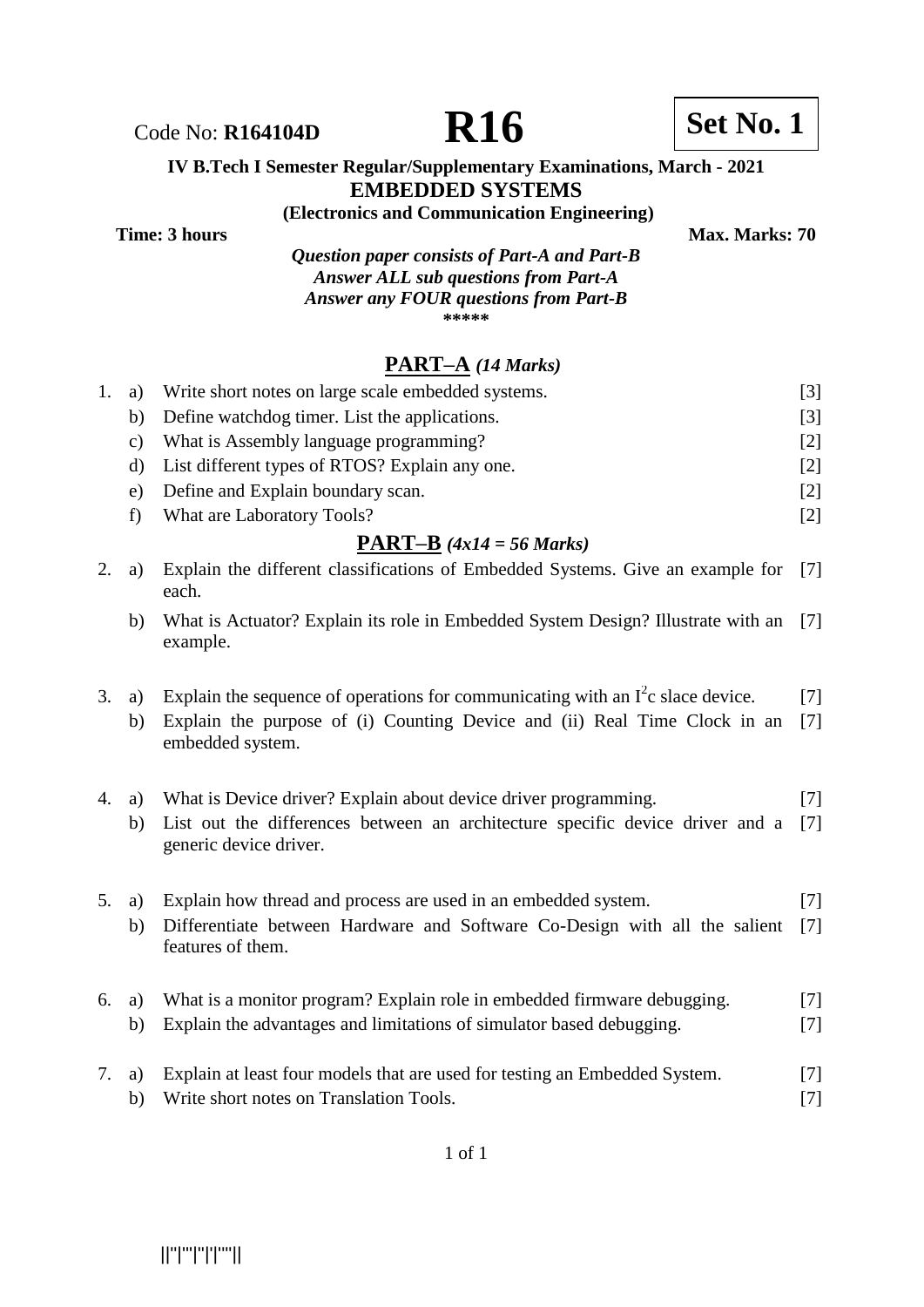## **IV B.Tech I Semester Regular/Supplementary Examinations, March - 2021 EMBEDDED SYSTEMS**

**(Electronics and Communication Engineering)**

*Question paper consists of Part-A and Part-B Answer ALL sub questions from Part-A Answer any FOUR questions from Part-B*

**\*\*\*\*\***

# **PART–A** *(14 Marks)*

| 1. | a)            | What is embedded system? Explain it.                                                                                                                         | $[3]$             |
|----|---------------|--------------------------------------------------------------------------------------------------------------------------------------------------------------|-------------------|
|    | b)            | Explain the operation of transistor based relay driver circuit.                                                                                              | $\lceil 3 \rceil$ |
|    | $\mathbf{c})$ | What is macro in embedded C.                                                                                                                                 | $[2]$             |
|    | $\rm d$       | What is ICE? Explain it.                                                                                                                                     | $[2]$             |
|    | e)            | What are the limitations of simulator base debugging?                                                                                                        | $[2]$             |
|    | f)            | What are the various simulators used for Embedded system testing.                                                                                            | $\lceil 2 \rceil$ |
|    |               | <b>PART-B</b> $(4x14 = 56 Marks)$                                                                                                                            |                   |
| 2. | a)            | What are the different types of memories used in Embedded System design?<br>Explain the role of each.                                                        | $[7]$             |
|    | b)            | Explain the difference between Embedded Systems and General Computing<br>Systems.                                                                            | $[7]$             |
| 3. | a)            | Explain the role of Watchdog timer in embedded system.                                                                                                       | $[7]$             |
|    | b)            | Compare the data transfer using serial and parallel port devices along with their<br>advantages and disadvantages.                                           | [7]               |
| 4. | a)            | Explain the advantages and disadvantages of high level language based<br>embedded firmware development.                                                      | $[7]$             |
|    | b)            | What is interrupt? Explain its role in embedded application development.                                                                                     | $[7]$             |
| 5. | a)<br>b)      | Discuss how ICE is useful for testing an Embedded System with neat diagram.<br>Explain the architecture of device drivers.                                   | $[7]$<br>$[7]$    |
| 6. | a)            | Explain in detail about different files generated during the cross compilation of<br>an Embedded C file.                                                     | $[7]$             |
|    | b)            | State the uses of assembler and dissembler in embedded application<br>development.                                                                           | $[7]$             |
| 7. | a)<br>b)      | Explain in detail the testing process involved in developing an embedded system.<br>Explain in detail about below terms:<br>ii) Simulator<br>i) Interpreters | $[7]$<br>$[7]$    |

1 of 1

||''|'''|''|'|''''||

**Time: 3 hours** Max. Marks: 70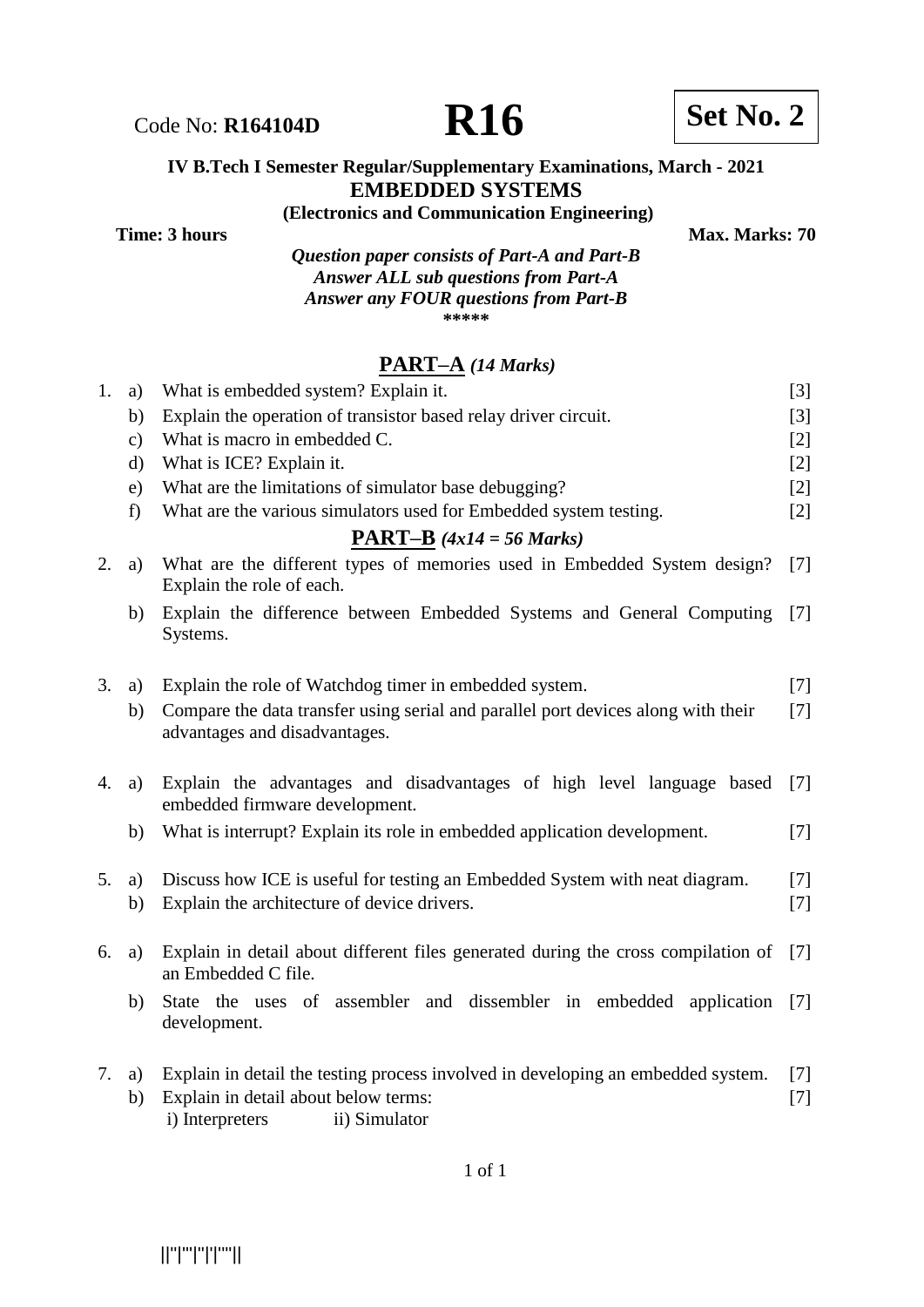Code No: **R164104D R16 R16 Set No. 3** 



#### **IV B.Tech I Semester Regular/Supplementary Examinations, March - 2021 EMBEDDED SYSTEMS**

**(Electronics and Communication Engineering)**

**Time: 3 hours** Max. Marks: 70 *Question paper consists of Part-A and Part-B Answer ALL sub questions from Part-A*

*Answer any FOUR questions from Part-B*

**\*\*\*\*\***

# **PART–A** *(14 Marks)*

| 1. | a)           | What are the applications of embedded systems?                                                                                       | $[3]$ |
|----|--------------|--------------------------------------------------------------------------------------------------------------------------------------|-------|
|    | b)           | What is the role of reset circuit in embedded systems?                                                                               | $[3]$ |
|    | $\mathbf{c}$ | What is the difference between C and Embedded C.                                                                                     | $[2]$ |
|    | $\rm d$      | Explain multi task and their functions in embedded system.                                                                           | [2]   |
|    | $\epsilon$ ) | What are the advantages of simulator base debugging?                                                                                 | $[2]$ |
|    | f)           | What is the use of host machine for embedded system?                                                                                 | $[2]$ |
|    |              | $\overline{\text{PART-B}}$ (4x14 = 56 Marks)                                                                                         |       |
| 2. | a)           | Distinguish between a sensor and an actuator. Explain their role in an embedded<br>system with suitable examples.                    | $[7]$ |
|    | b)           | Explain about application specific embedded system with suitable example.                                                            | $[7]$ |
| 3. | a)           | Discuss Real time clock with respect to an Embedded Hardware.                                                                        | $[7]$ |
|    | b)           | Compare the operation of ZigBee and Wi-Fi networks.                                                                                  | $[7]$ |
| 4. |              | Discuss about compiler and cross compiler with respect to Embedded Firmware.                                                         |       |
|    | a)           |                                                                                                                                      | $[7]$ |
|    | b)           | Explain structure in the 'Embedded-C' programming context. Explain the<br>significance of structure over normal variables.           | $[7]$ |
| 5. | a)           | Explain the important Hardware Software Tradeoffs in Hardware Software<br>Partitioning.                                              | $[7]$ |
|    | b)           | Explain how to choose an RTOS.                                                                                                       | $[7]$ |
| 6. | a)           | Write notes on Embedded software development-process.                                                                                | $[7]$ |
|    | b)           | Explain in detail about Boundary scan.                                                                                               | $[7]$ |
| 7. | a)           | Explain how the compiling needs of an embedded system are different from that<br>of general purpose computer with suitable examples. | [7]   |
|    | b)           | Compare various Laboratory tools used for embedded system implementation and<br>testing.                                             | $[7]$ |